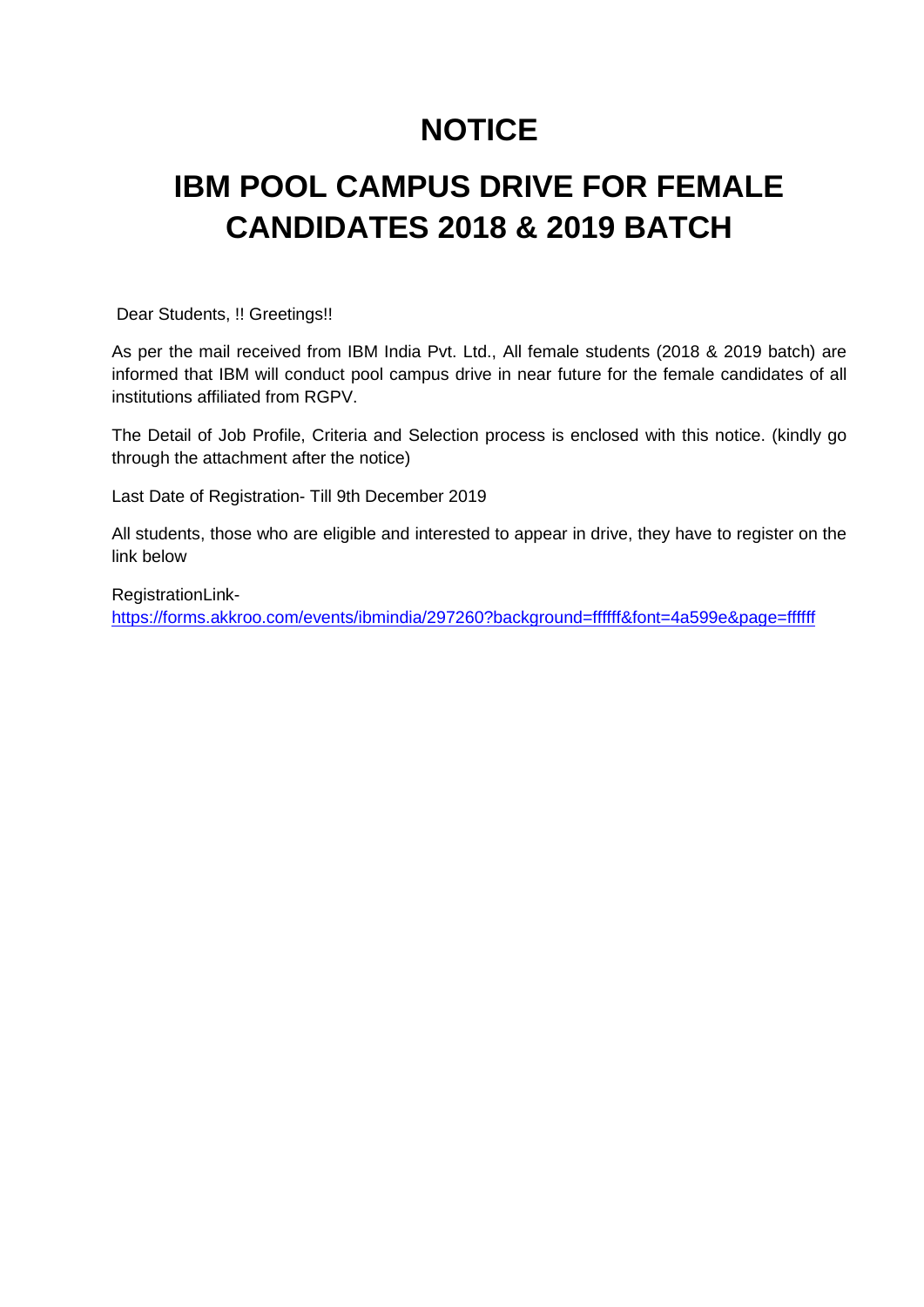

IBM is transforming to lead. Join the next generation of innovators, inventors and entrepreneurs. Use breakthrough Cognitive computing to help doctors transform patient care, bankers reduce risk, businesses extract critical insights and clinicians diagnose and treat rare pediatric diseases.



## **Eligibility**

- Graduation Year: 2018 / 2019
- Degree: B.E / B.Tech / MCA / M.E. / M.Tech 65% / 6.5 CGPA
- Branch: CS / IT / Robotics / ISE / EE / ECE / EIE / AEIE / EEE / ETE
- SSLC / Xth, HSC / PUC / XII, Diploma or Equivalent 60% / 6.0 CGPA
- No arrears at the time of application and joining
- Calculation of qualifying marks = Sum total of marks obtained ٠ divided by Sum total of maximum marks obtainable. All subjects will be considered including elective/optional subjects)
- Designation: Associate System Engineer



- 1. Cognitive Ability Games (Cognify)
- 2. Learning Agility Assessments
- 3. English Language Test
- 4. Coding Test
- 5. Interview(s)

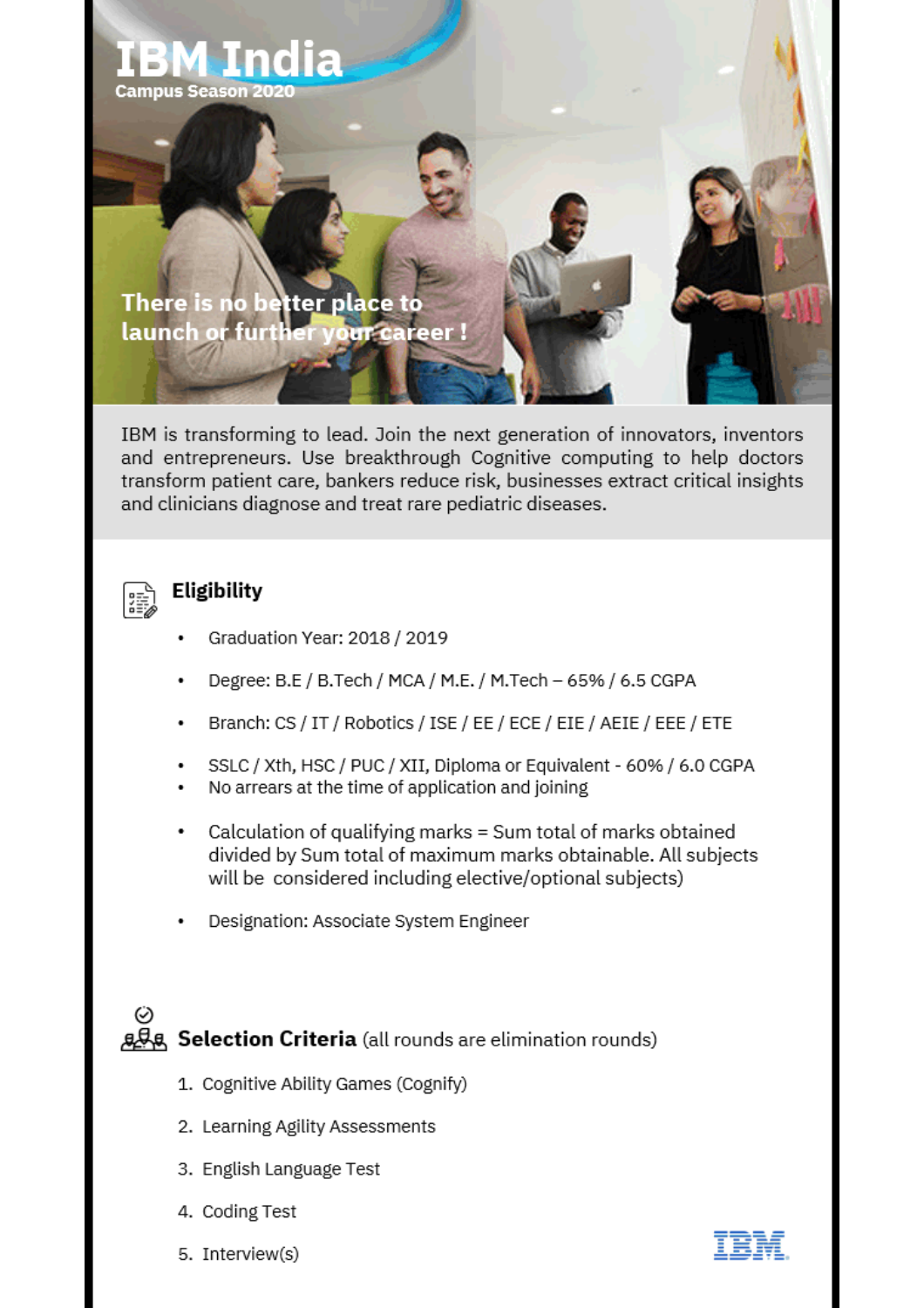#### Position – Associate System Engineer

#### Spark growth for our clients and your career.

Joining IBM Services through our Associates program offers you an opportunity to work with our client teams as they help businesses adapt emerging technologies to change the way they work.

You'll develop relevant skills and quickly gain meaningful experience. Your dedicated network of experts and mentors will provide personalized career coaching and emerging technology training; while you solve clients' most challenging problems with future-defining solutions.

#### What's your next step forward?

#### Who We Are:

IBM is a digital, cognitive & cloud company changing the way the world works. We harness a culture of creative, innovative thinkers; people who are curious about how technology can transform a business and impact the world.

Our consultants engaging with clients across every industry to deliver technology-driven solutions. We're made up of people who want to pioneer, reimagine and disrupt the future.

#### Who You Are:

#### Here's where you come in.

We're looking for passionate, original thinkers who want to champion progress furthering their careers and growing their network. If you see yourself as someone who never stops learning, who believes no problem is too big to solve, and who wants to explore a personalized career with IBM, IBM Services is for you.

#### What The Program Is:

The IBM Services Associates program puts you on client-facing teams as consultants, developers, designers, data scientists, technical specialists and project managers to help businesses change the way they work.

We tap emerging technologies to create market defining solutions for our clients through our worldclass network of experts and specialists, fueled by the energy and eagerness of our IBM Services Associates.

#### Why You Should Join:

- Take your next step forward. Explore your career opportunities while actively learning and applying emerging technologies, bridging the gap between your education and applying your skills to client challenges
- Make an impact sooner. You'll get on-the-job learning working with teams interacting directly with client projects and doing work that matters
- Your network is everything. We'll create strong connections with peers, managers and mentors to provide diverse project exposure, career coaching and feedback for development and growth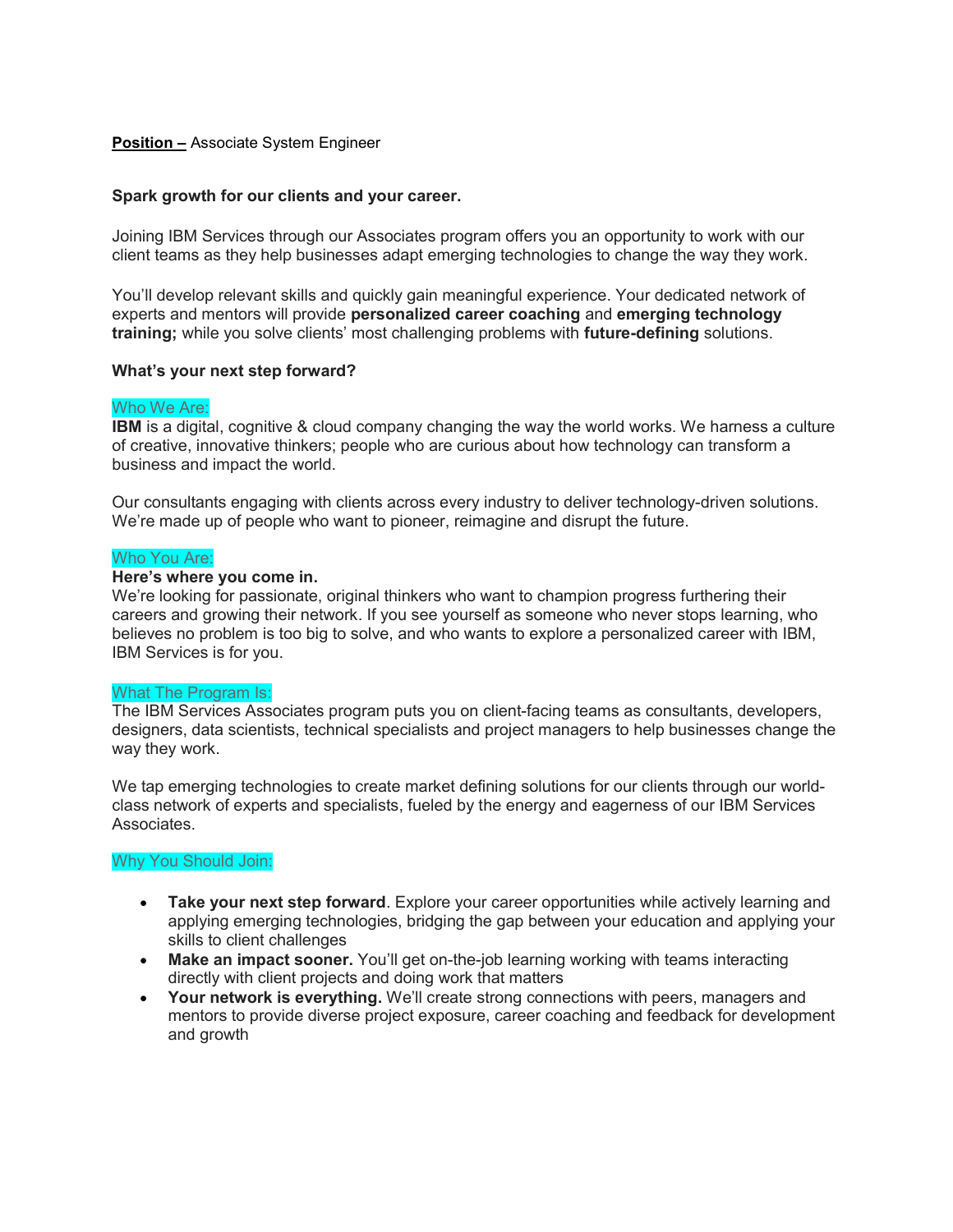Our clients' technical and business needs are constantly evolving. We're hiring talented individuals eager to apply their knowledge and perspective to challenging work that improves our industries and our world. We prioritize ongoing development of future/in-demand skills around emerging technologies in a culture of coaching and apprenticeship, continuous personal growth, learning, and reinvention.

Your career can take one of many roads at IBM; we'll help you define a clear vision of how to make the most of what you do best.

### Profile Description

Developers at IBM are the backbone of our strategic initiatives to design, code, test, and provide industry-leading solutions that literally make the world run today - planes and trains take off on time, bank transactions complete in the blink of an eye and the world remains safe because of the work our developers do. Whether you are working on projects internally or for a client, software development is critical to the success of IBM and our clients worldwide. At IBM, you will use the latest software development tools, techniques and approaches and work leading minds in the industry to build solutions you can be proud of.

## Attributes, Core skills and Responsibilities

Lead IBM into the future by translating system requirements into the design and development of customized systems in an agile environment. The success of IBM is in your hands as you transform vital business needs into code and drive innovation. Your work will power IBM and its clients globally, collaborating and integrating code into enterprise systems. You will have access to the latest education, tools and technology, and a limitless career path with the world's technology leader. Come to IBM and make a global impact!

## Assists in the implementation and support of applications by:

- Defining, analyzing and reviewing technical architecture on required platform and coming up with architecture options and recommendations
- Demonstrating strong knowledge of enterprise issues related to IT architecture.
- Defining, detailing and scoping the technical requirements into solution architecture and ability to drive an independent project from an architectural stand point.
- Will design, develop and/or re-engineer application components, and integrate software packages, programs, and reusable objects residing on multiple platforms.
- The Ability to support Technical Consultants and leads in building solutions and providing technical mentoring and guidance.